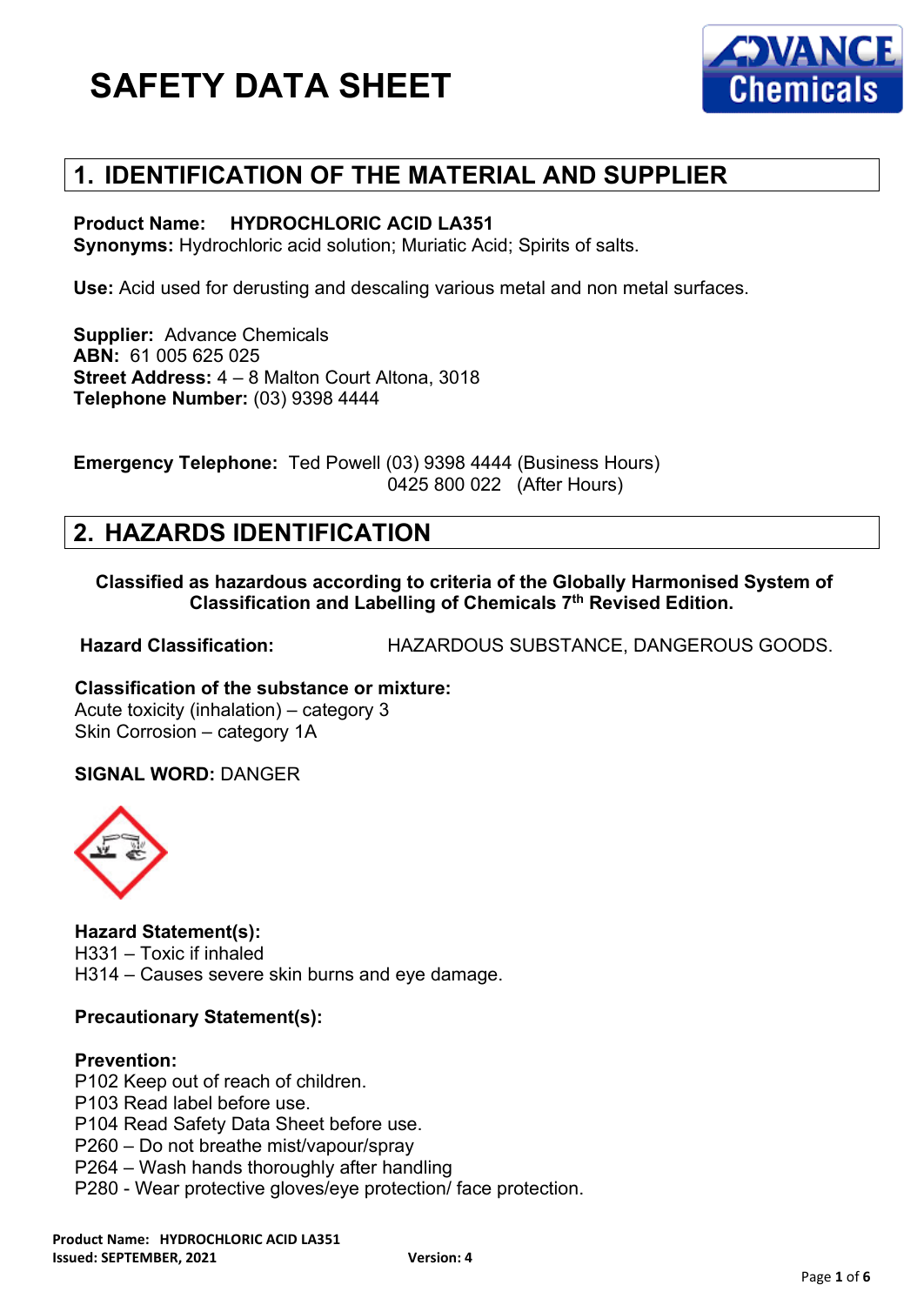

P271 – Use only outdoors or in a well-ventilated area.

#### **Response:**

P301 + P3330 +P331 – IF SWALLOWED: Rinse mouth. Do NOT induce vomiting. P303 + P361 + P353 – IF ON SKIN (or hair): Take off immediately all contaminated clothing.

Rinse skin with water/shower.

P363 – Wash contaminated clothing before re-use

P321 – Specific treatment (see First Aid Measures on Safety Data Sheet)

P304 + P340 – IF INHALED: Remove person to fresh air and keep comfortable for breathing. P310 – Immediately call a POISON CENTRE (131126) or doctor/physician if you feel unwell P305 + P351 + P338 – IF IN EYES: Rinse cautiously with water for several minutes. Remove contact lenses, if present and easy to do. Continue rinsing.

#### **Storage:**

P405 – Store in a well-ventilated place. Keep cool.

#### **Disposal:**

P501: Dispose of contents/container in accordance with local waste management authority.

#### **Poison Schedule (Australia):** 6

### **3. COMPOSITION/INFORMATION ON INGREDIENTS**

| <b>Chemical Entity</b>   | <b>C.A.S. No.</b> | <b>Proportion</b> |          |
|--------------------------|-------------------|-------------------|----------|
| <b>Hydrochloric Acid</b> | 7647-01-0         | $25 - 36%$        | R34, R37 |

## **4. FIRST AID MEASURES**

**Inhalation:** Remove the source of contamination or move the victim to fresh air. Ensure airways are clear and have a qualified person give oxygen through a face mask if breathing is difficult. If victim has stopped breathing begin artificial respiration, or if heart has stopped, cardiopulmonary resuscitation. SEEK MEDICAL ATTENTION.

**Skin Contact:** Remove all contaminated clothing. Wash gently and thoroughly with water and non-abrasive soap for 15 minutes. Ensure contaminated clothing is washed before re-use or discard. SEEK MEDICAL ATTENTION.

**Eye Contact:** If contact with eye(s) occur, wash with copious amounts of water for approximately 15 minutes holding eyelid(s) open. Take care not to rinse into the non-affected eye. SEEK IMMEDIATE MEDICAL ATTENTION.

**Ingestion:** Immediately wash out mouth with water and then give plenty of water to drink. SEEK IMMEDIATE MEDICAL ATTENTION.

**Notes to Doctor:** Treat symptomatically as for strong acids.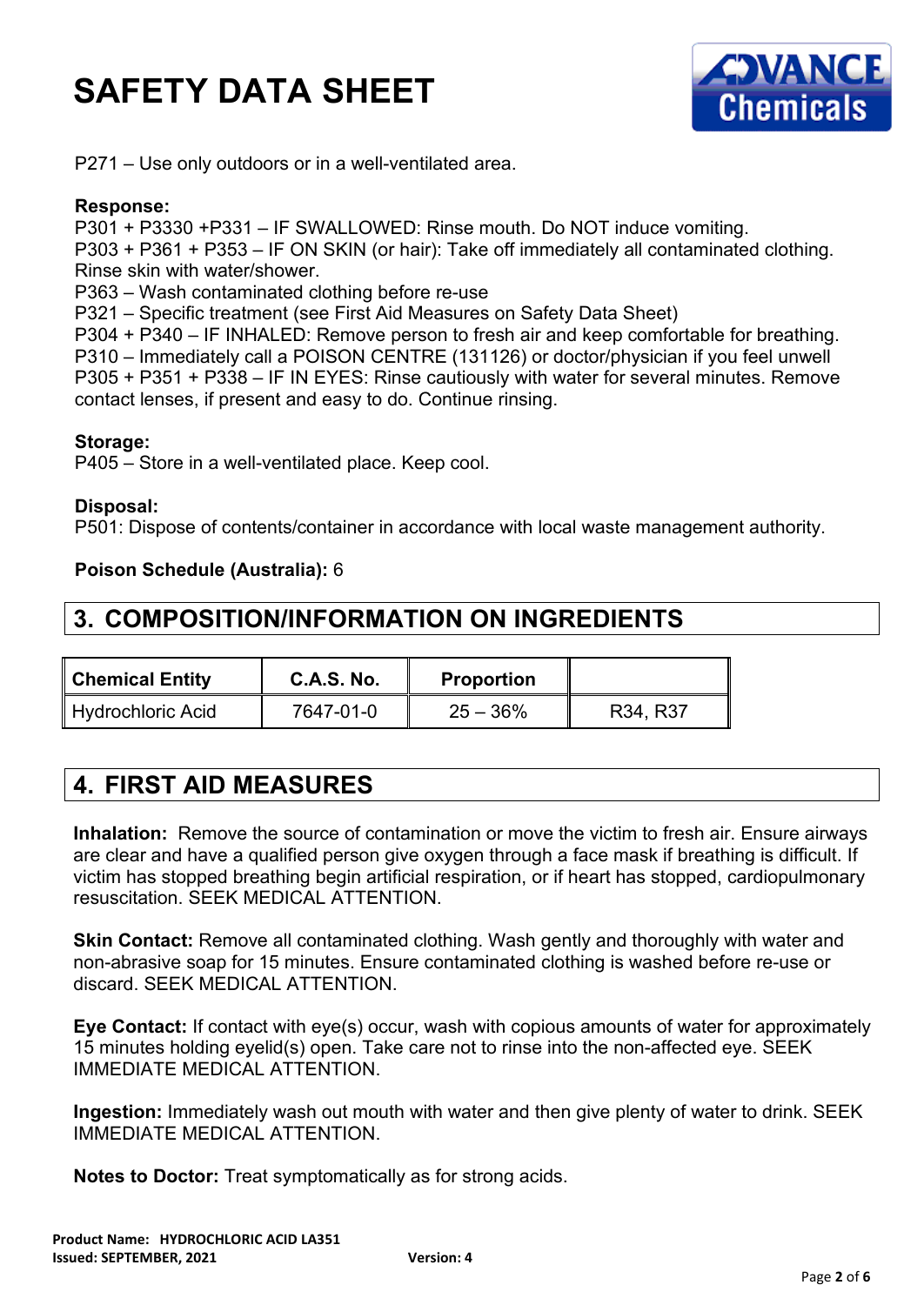

# **5. FIRE FIGHTING MEASURES**

**Specific Hazards:** Heating can cause expansion or decomposition leading to violent rapture of containers. The product is strongly acid and hence may react with metals to produce hydrogen, a flammable gas. Decomposes to form hydrogen chloride.

**Fire- fighting advice:** Wear self-contained breathing apparatus (S.C.B.A) and full protective clothing to minimise skin exposure.

**Suitable Extinguishing Media:** Water fog, foam or dry chemical powder.

### **Hazchem Code:** 2R

**Flammability:** Non flammable. Contact with strong alkalis may generate heat.

# **6. ACCIDENTAL RELEASE MEASURES**

Clear area of all unprotected personnel. Contain- prevent contamination of drains and waterways. Use absorbent (soil or sand, sawdust, inert material, vermiculite). Collect and seal in properly labelled drums for disposal. Neutralise remaining product with lime or soda ash, adjusting pH to 6 – 10. Flush to sewer as a greatly diluted solution. Wear full protective clothing. Self contained breathing apparatus may be needed for prolonged periods of exposure.

## **7. HANDLING AND STORAGE**

**Handling advice:** Wear appropriate protective equipment to prevent inhalation, skin and eye contact. Ensure a high level of personal hygiene is maintained when using this product. That is, always wash hands before eating, drinking, smoking or using the toilet.

**Storage advice:** Store in a cool place and out of direct sunlight. Store in a well ventilated area. Store away from oxidising agents. Store away from foodstuffs. Keep containers securely sealed and protected against physical damage. Care should be taken especially where the material may be stored or used in glass vessels.

### **8. EXPOSURE CONTROLS/ PERSONAL PROTECTION**

### **Occupational Exposure Limits:**

|                          | <b>STEL</b>     | <b>STEL</b> | <b>TWA</b><br><b>TWA</b> |  |
|--------------------------|-----------------|-------------|--------------------------|--|
|                          | $(mg/m3)$ (ppm) |             | $(mg/m3)$ (ppm)          |  |
| <b>HYDROCHLORIC ACID</b> |                 |             |                          |  |

**Engineering Controls:** Maintain concentration below recommended exposure limit. Use with adequate ventilation. Local exhaust ventilation usually required. Keep containers in a well ventilated area.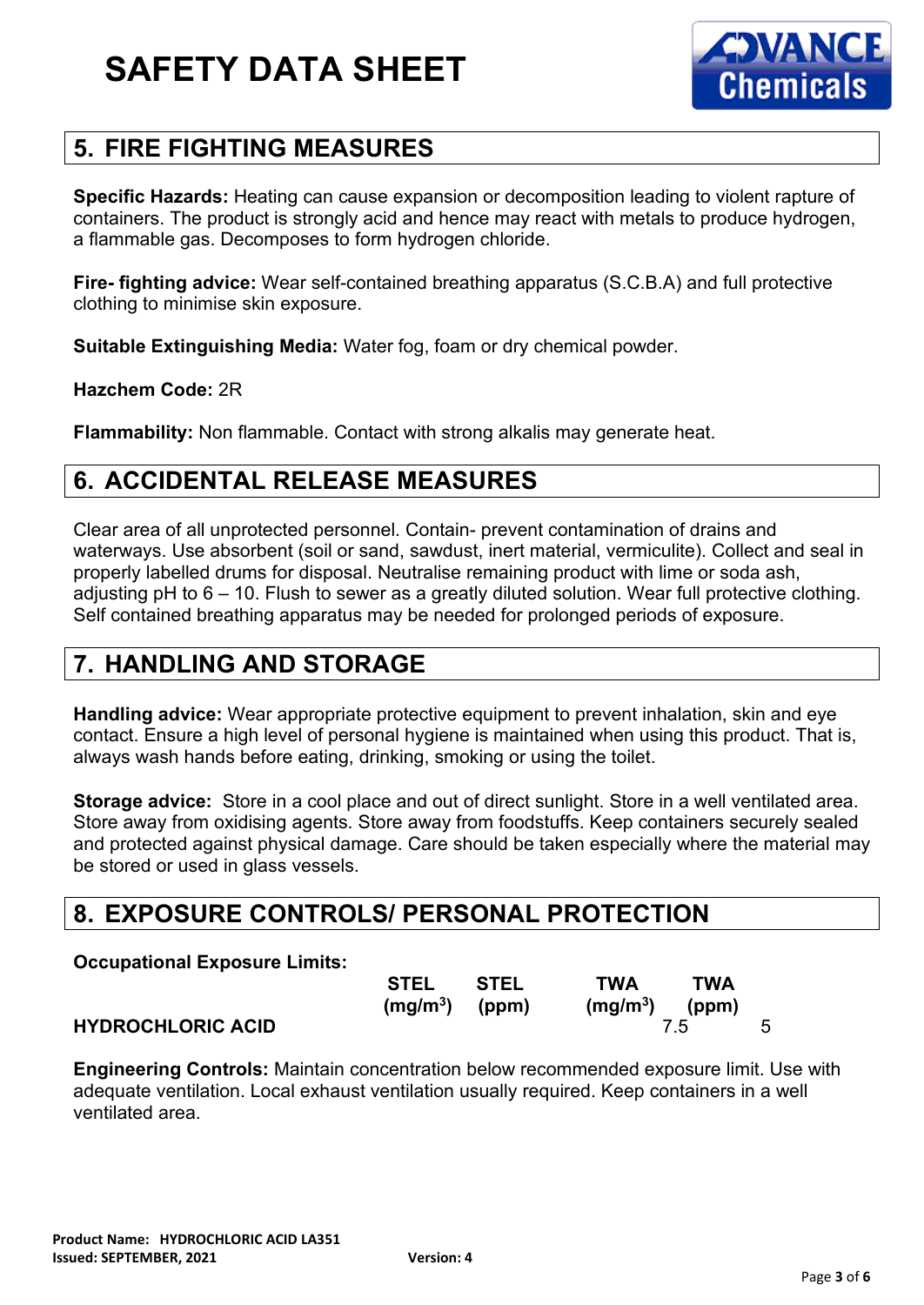

**Personal Protection Equipment:** Wear appropriated respirator where ventilation is inadequate and vapour or mist is generated. The use of facesheild, chemical goggles or safety glasses with side shield protection is recommended. The use of gloves is recommended and where possible contamination of clothes will occur as plastic splash apron, sleeves, overalls and rubber boots is strongly recommended.

## **9. PHYSICAL AND CHEMICAL PROPERTIES**

**Appearance:** Colourless to yellow, clear liquid, characteristic fumes. Tendency to fume at higher concentrations. **Boiling Point: 108.6°C** Melting Point: -46.2°C **Flash Point:** Not applicable **Vapour Pressure: 17.8mHg at 20°C Vapour Density (Air = 1):** Not applicable **Flammability Limits:** Not applicable **Specific Gravity:** 1.16 **pH:** < 1 **Solubility in water:** Soluble **Corrosiveness:** Corrosive

# **10. STABILITY AND REACTIVITY**

**Stability:** Stable under normal conditions.

## **11. TOXICOLOGICAL INFORMATION**

### **Acute Health Effects:**

**Ingested:** May be harmful if swallowed. Will cause severe irritation and chemical burns to the mouth, oesophagus and stomach.

**Eye:** Corrosive to eyes. Contamination of eyes can result in permanent injury.

**Skin:** Corrosive to skin- may cause burns. Contact with skin will result in severe irritation.

**Inhaled:** High concentrations of vapours will cause irritation. The vapour is an irritant to the mucous membranes and respiratory tract. Possible harmful corrosive effects.

**Chronic:** Prolonged exposure may cause bronchitis, pneumonia and pulmonary oedema.

## **12. ECOLOGICAL INFORMATION**

Avoid contaminating waterways.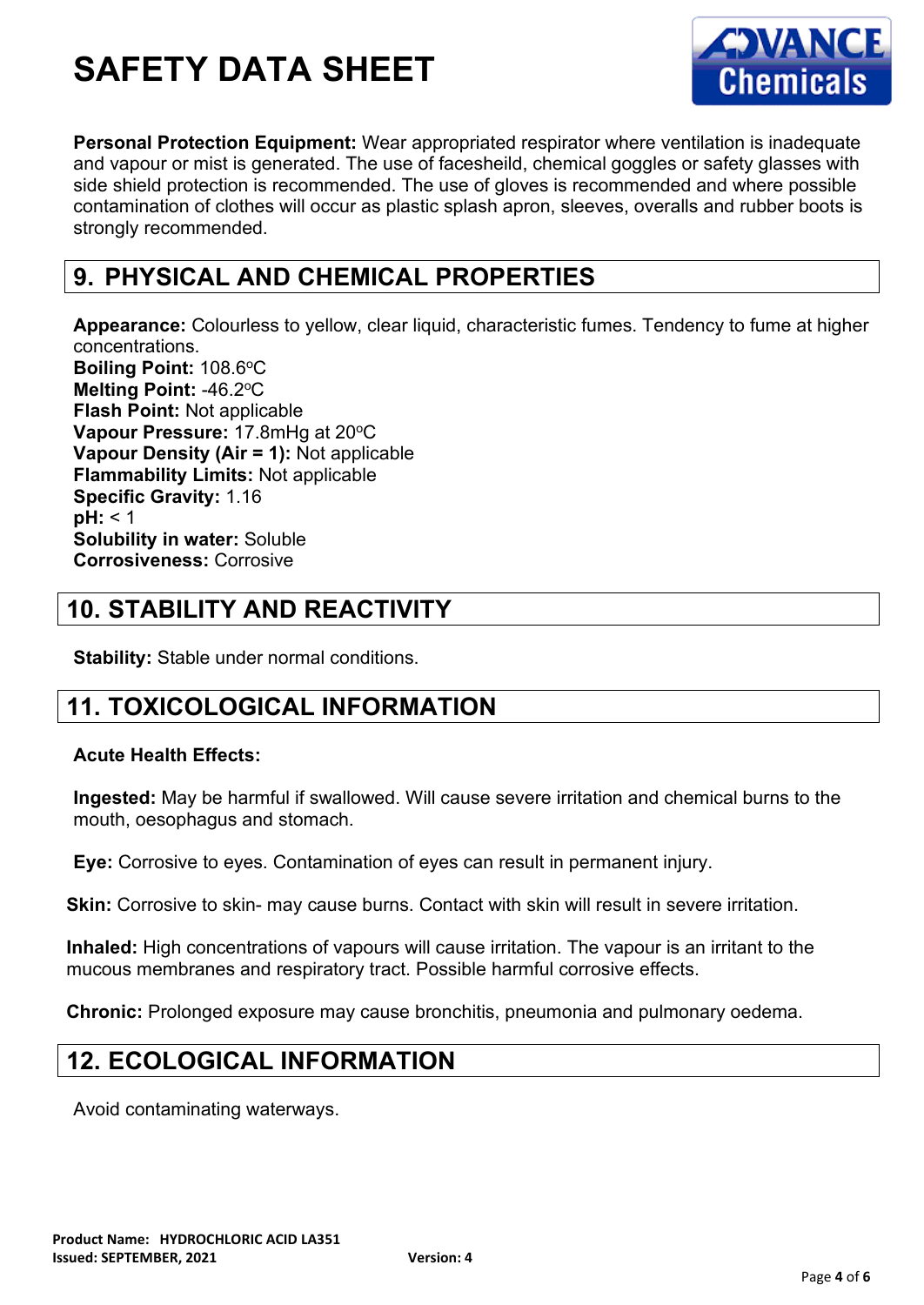

## **13. DISPOSAL CONSIDERATIONS**

Refer to Waste Management authority.

## **14. TRANSPORT INFORMATION**

**UN Number:** 1789

**Proper Shipping Name:** HYDROCHLORIC ACID

**Dangerous Goods Class:** 8

**Subsidiary risk:** N/A

**Packing Group:** II

**Hazchem Code:** 2R

**Road and Rail Transport:** Classified as Class 8 (Corrosive) Dangerous goods for the purpose of transport via road and rail.



## **15. REGULATORY INFORMATION**

**Classified as hazardous according to criteria of the Globally Harmonised System of Classification and Labelling of Chemicals 3rd Revised Edition.**

**Hazard Classification:** HAZARDOUS SUBSTANCE, DANGEROUS GOODS.

**Classification of the substance or mixture:** Acute toxicity (inhalation) – category 3 Skin Corrosion – category 1A

**SIGNAL WORD:** DANGER